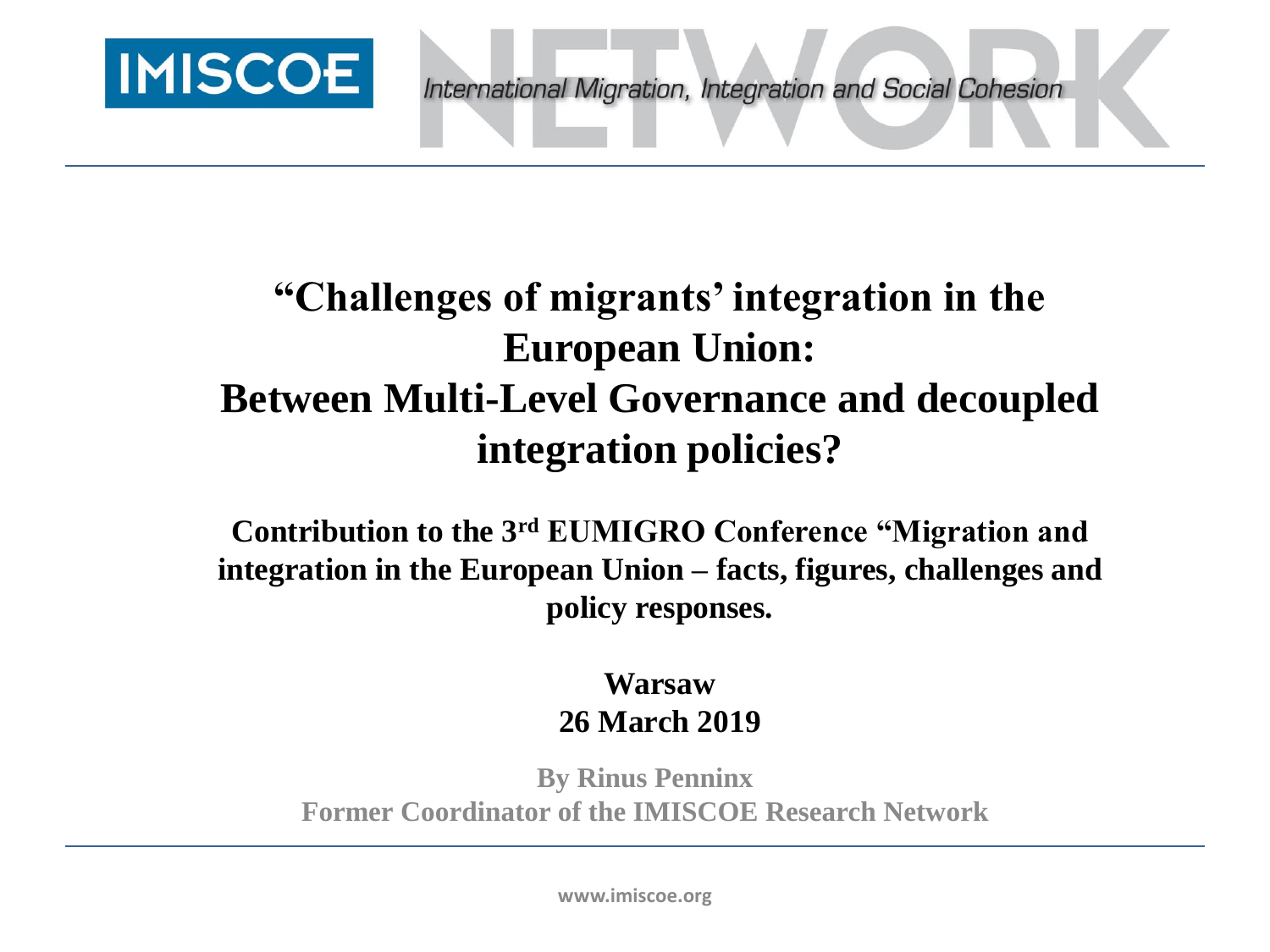

## **1. Introduction and overview**

- **EU's migration paradox: more mobility, less immigrants? EU's integration paradox: Who is to be integrated?**
- **A typology of multi-level policies as an analytical instrument**
- **The development of immigration policies in Europe**
- **The development of integration policies in Europe**
- **Conclusions: the local perspective.**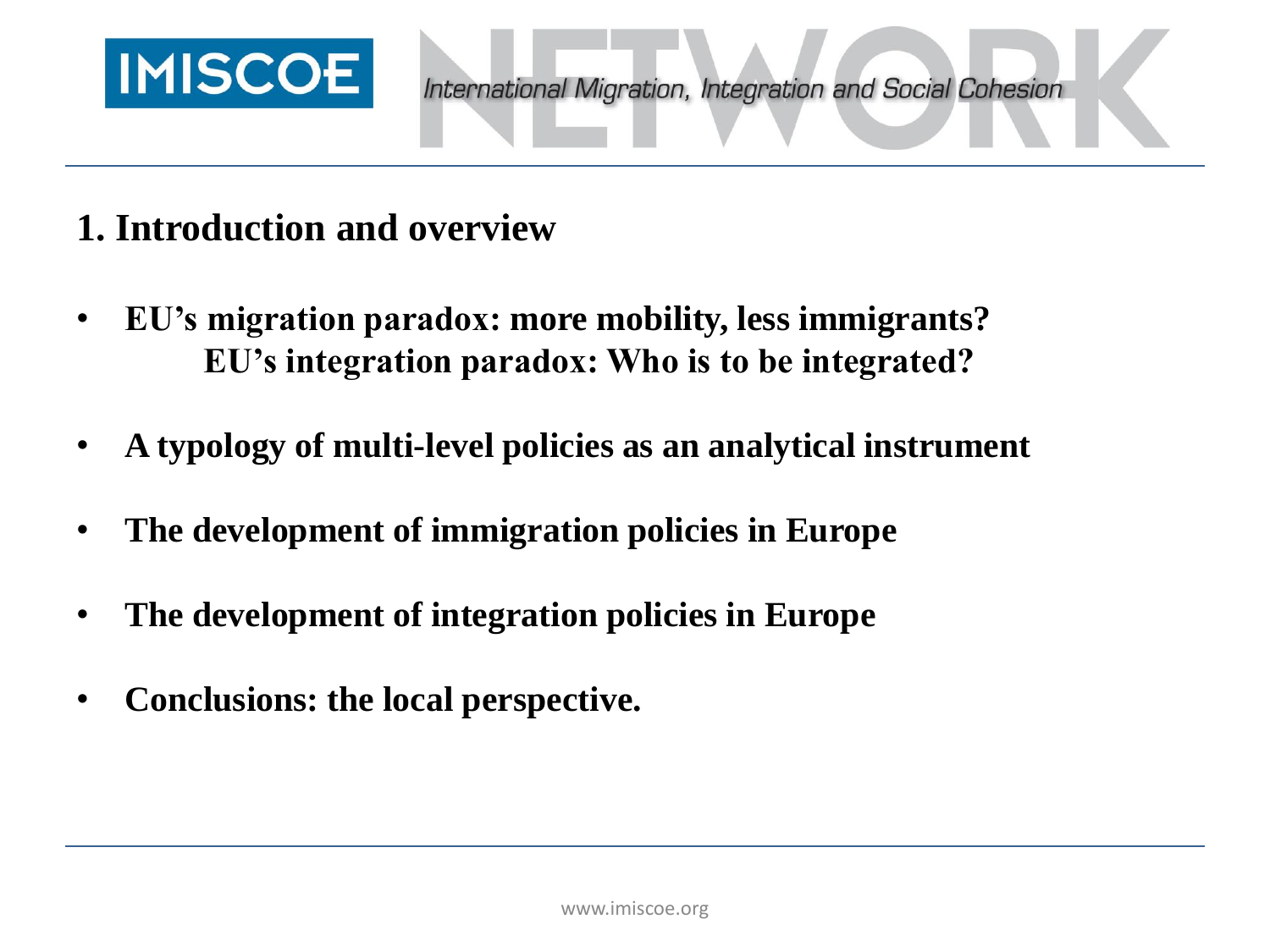

**Europe became a continent of immigration between 1950 – 2015…**

**…but states have reacted unwillingly towards immigration and immigrants..** 

**… while an enlarging EU created free movement and promoted mobility within ….**

**Consequences for integration policies:**

**… Intra-EU mobile persons are integrated by definition…** 

**... While immigrants from outside the EU need to be integrated.**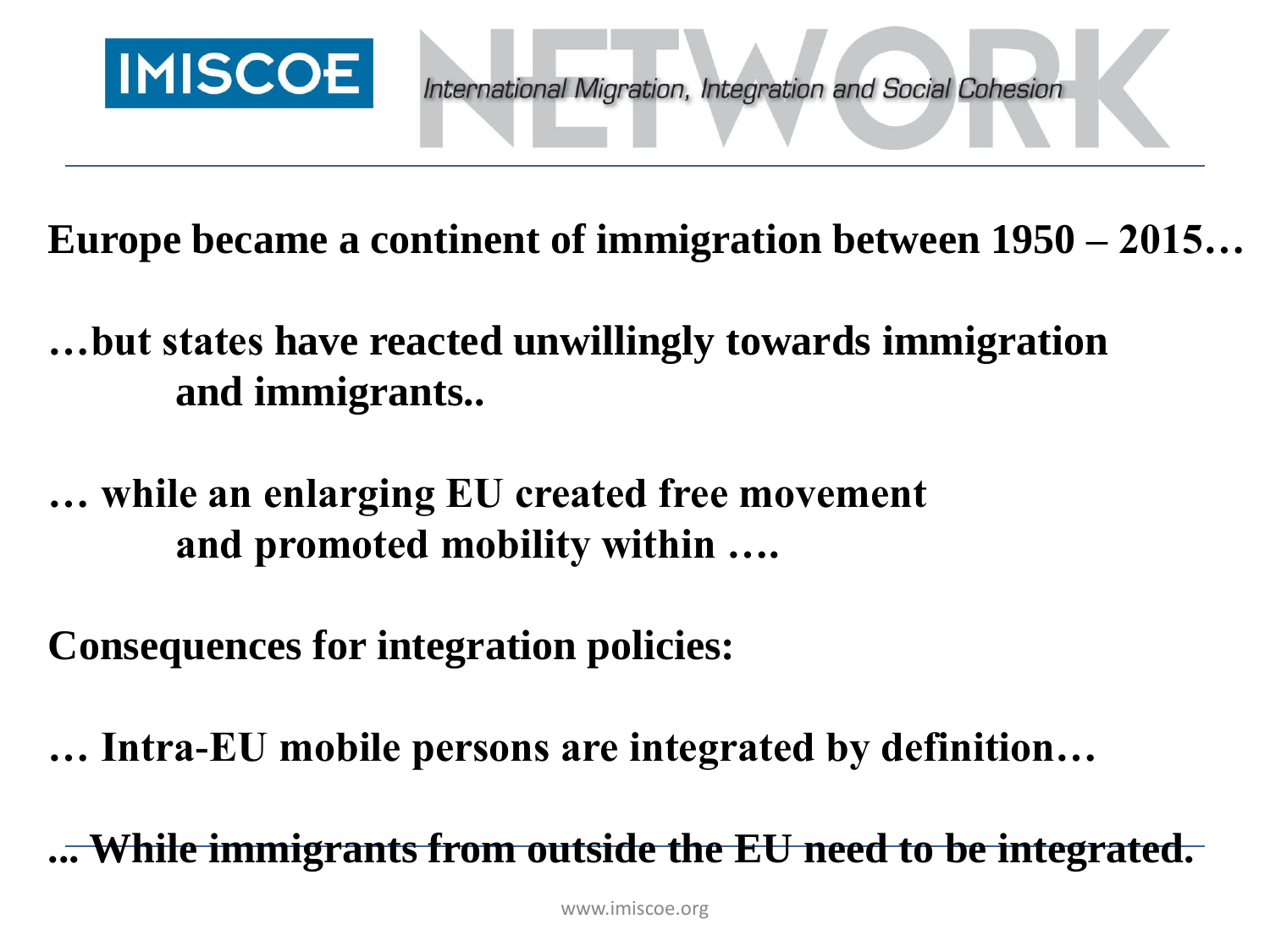

## **3. Policy making: Ideal types of relations and power between levels**

- a. A **centralist** type: top-down, hierarchical division of labour, control mechanisms, central policy frame and rules; leads to convergence of policies
- b. A **localist** type: bottom-up perspective, policy competencies following subsidiarity principles; formulation of local policies rules and horizontal exchange; leads to specific local frames and divergence
- **c. Multi-level governance** type: interaction and coordination between levels without dominance of one level; vertical and horizontal venues and networks; levelling of power between levels
- **d. Decoupled relations** type: absence of meaningful policy coordination; possibly contradictory and conflicting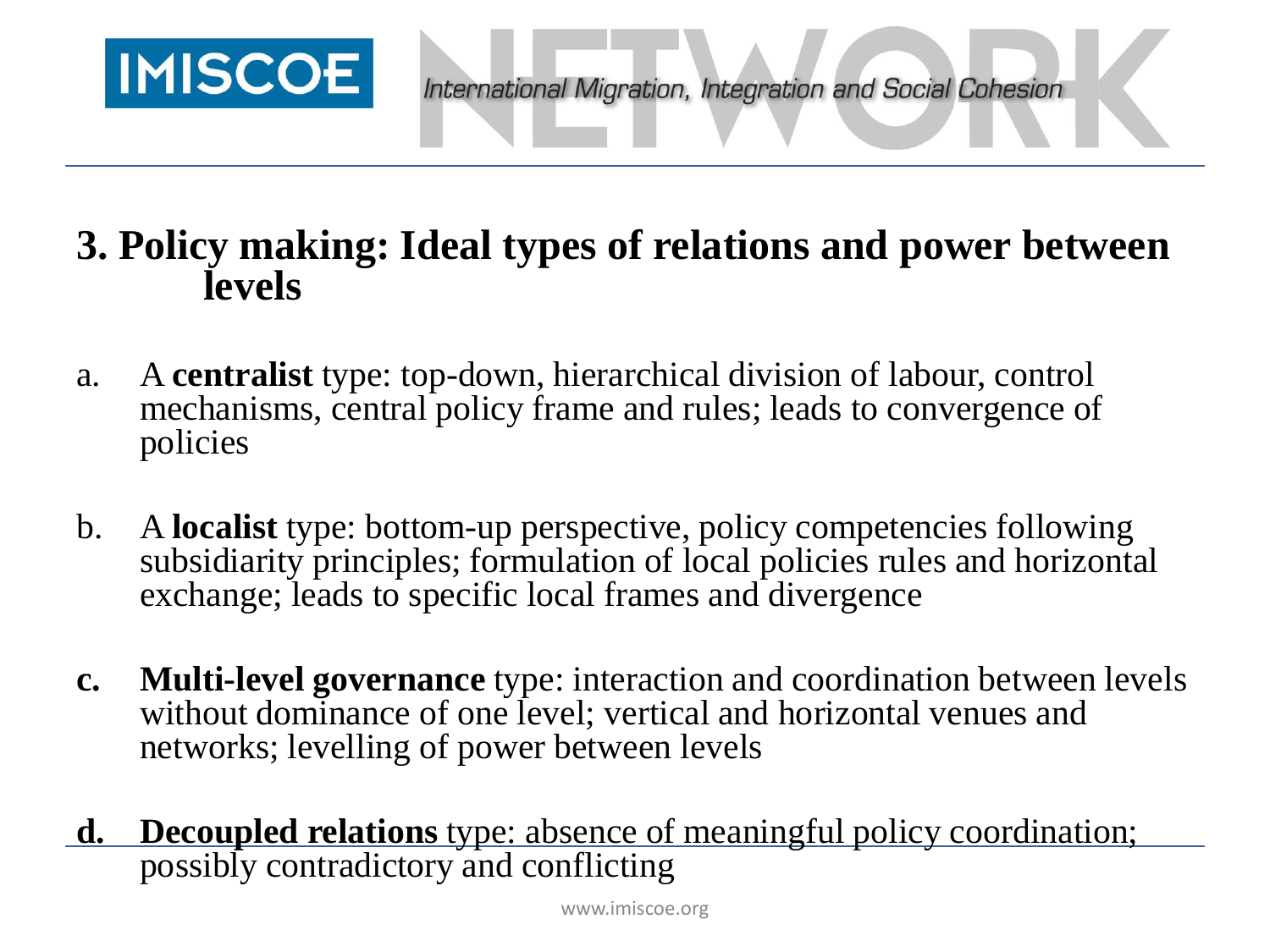

# **4. Immigration policies in Europe 1945 – 2015**

- **Up till early 1990s: a national state sovereign competency to admit non-citizens (but steps to prepare "free circulation of labour" ECSC 1951, EEC 1968, and "free movement of people" in EC/Single European Act 1985 and the 1985 Schengen agreement).**
- **Europeanisation: Increasing transfer of competency to 'Europe' since**
- **implementation of Schengen (FRG/FR/Benelux) in 1990**
- **Maastricht Treaty 1993: intergovernmental cooperation on M.&A.**
- **Amsterdam Treaty 1997: (first pillar) law based, binding cooperation and harmonisation of policies before 2004**

**More interpretations on type of governance, but it has become more topdown (EU-national states); cities do not play a role in policy formation and implementation; conflicts around irregular/illegal migrants suggest decoupling of policies.**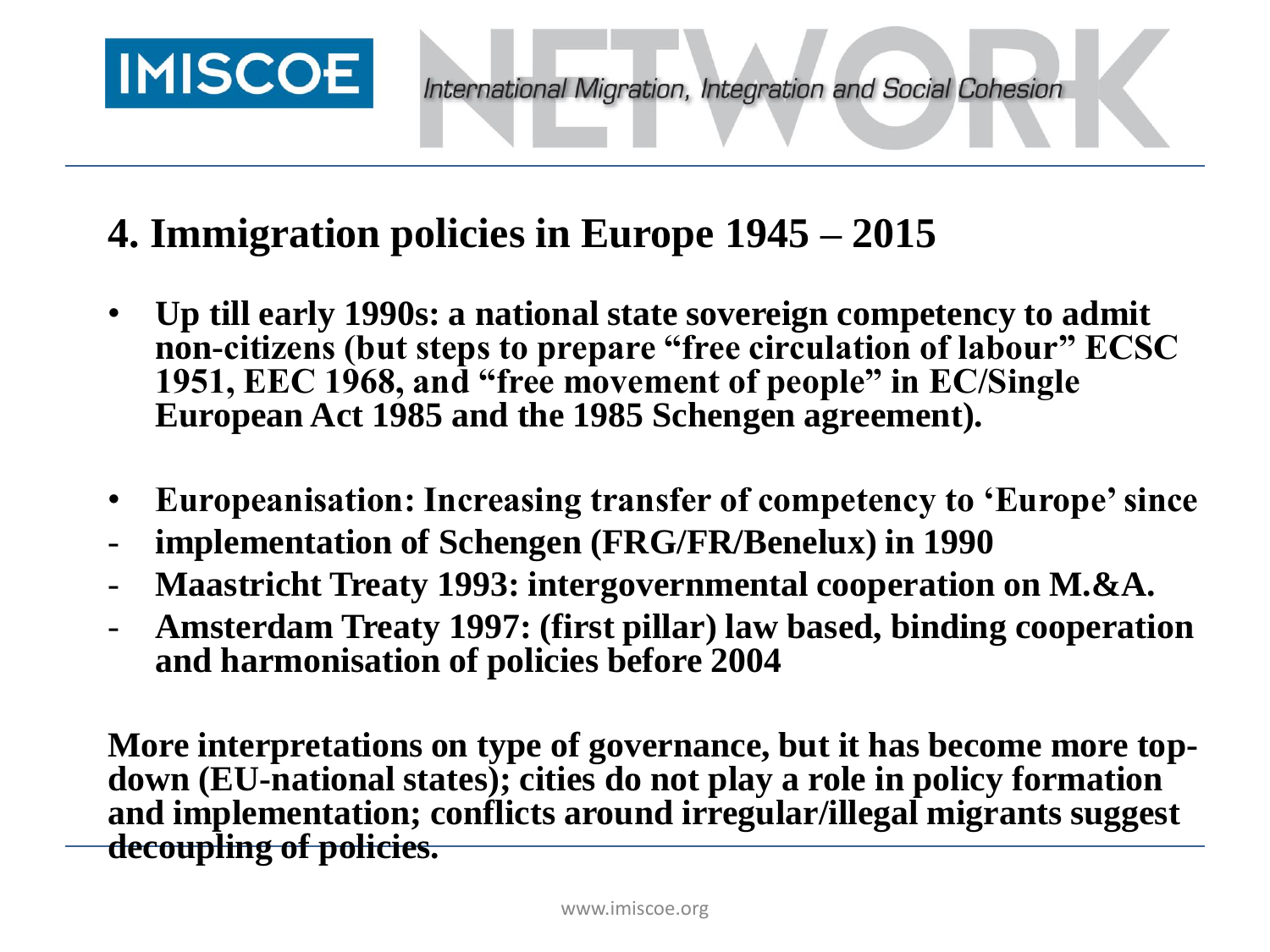

- **5. Integration policies in Europe 1945 – 2015 (a)**
- **Until 1990s, integration policies on the national level non-existent: efforts to integrate guest workers f.e. were left to local government and societal partners: employers, trade unions, churches, etc.**
- **Exceptions were Sweden (since 1975) and The Netherlands (since 1980): here national policies stimulated and supported cities in integrating newcomers.**
- **Since late 1990s new forms of (neoliberal) integration policies developed in North-west Europe (DK, NL..):** 
	- **mandatory self-financed integration courses, as condition for prolonged stay and naturalisation,**
	- **focusing on socio-cultural adaptation (assimilation);**
	- **cities were not seen as policy partners (NL) or just as implementers of state policies.**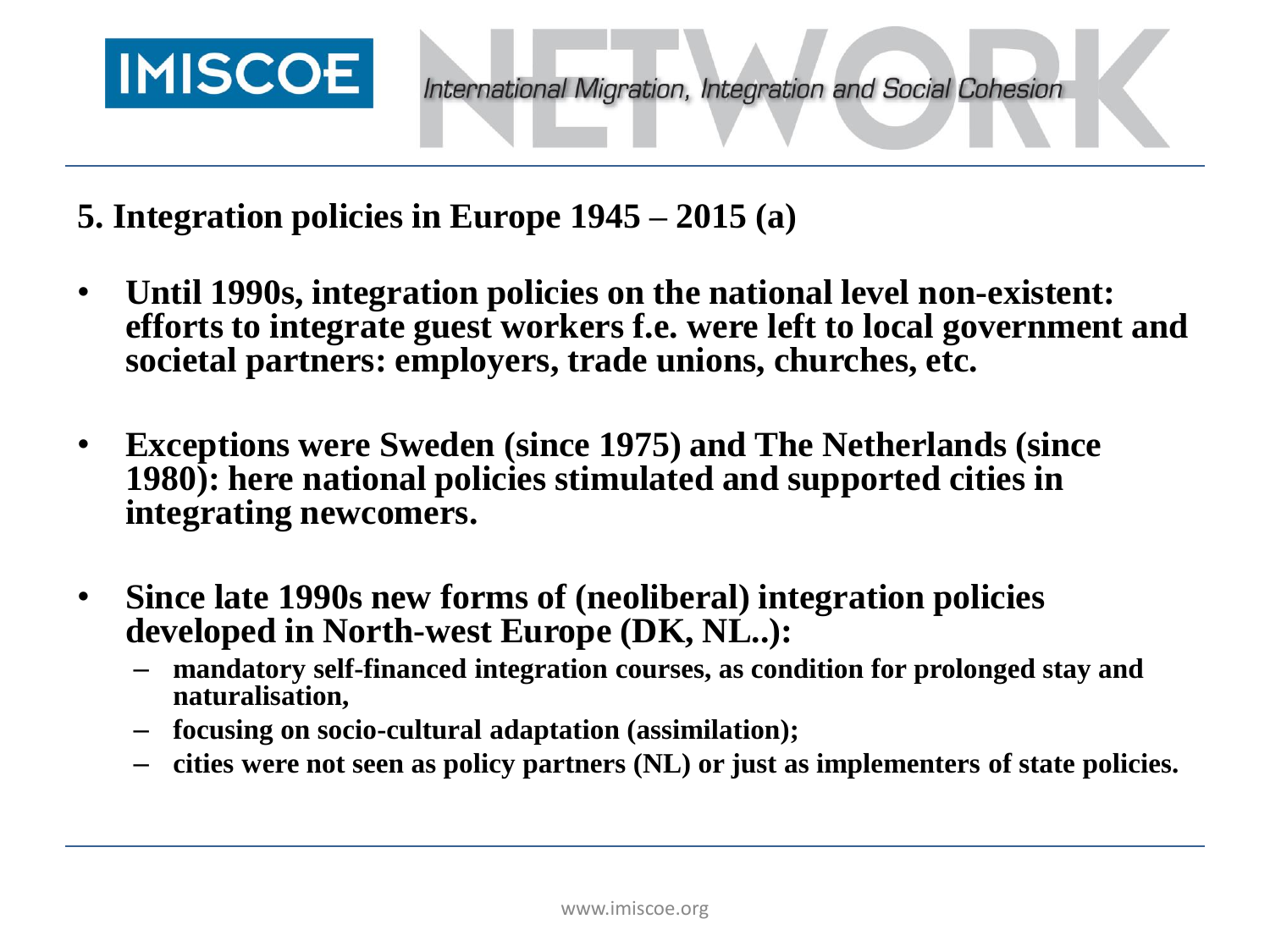

- **5. Integration policies in Europe 1945 – 2015 (b)**
- **In new Southern European countries, cities and regions have taken initiatives for integration policies in 1990s and 2000s and have pressured national governments to come with (support for) integration policies.**
- **EU started integration policies in 2003 only and as 3rd pillar with no real competences:** 
	- **EC started supporting regions and cities as partners in integration policies**
	- **financing their projects and their horizontal cooperation (Integrating Cities, CLIP, Intercultural Cities, etc.)**

**So, cities have always been involved in integration policies, sometimes in absence of national policies, sometimes in cooperation, but more often in a subordinated position. The EC, in the absence of strong competences, developed strong relations with local governments to support integration (circumventing national influences)**